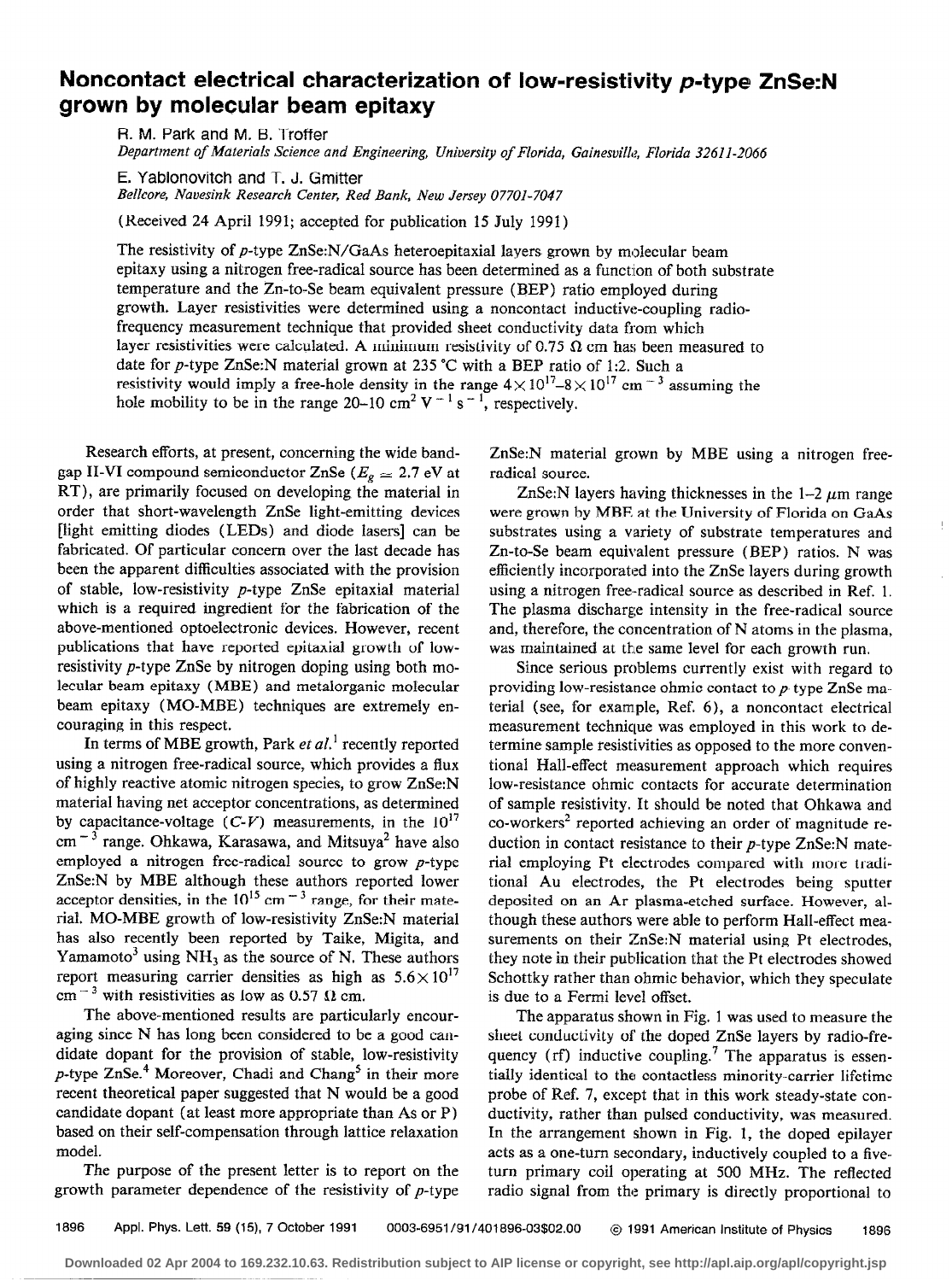

FIG. 1. Sheet conductance of the  $p$ -type ZnSe epilayers was determined by rf induction at 500 MHz. The series resonant circuit, adapted from NMR technology, includes a  $\lambda/2$  section of coaxial cable for convenient access to the tuning element. A 20 dB splitter separates the incoming from the reflected signal. The imbalance in the circuit, monitoring the conductance, is phase detected by a wide dynamic range double balanced mixer (DBM) and then digitized.

the sheet conductance of the sample. To convert this signal to reciprocal ohms or "mhos," it is merely necessary to calibrate the rf bridge against known sheet resistance standards. A tiny background signal due to the substrate dielectric constant was nulled out by using a dummy semiinsulating GaAs substrate. Only the conducting ZnSe layer contributed to the signal, as these layers were grown on semi-insulating GaAs substrates, and extreme care was taken to remove all traces of the In solder that was used to mount the substrates for MBE growth. It should also be noted that in each case, a  $0.5\text{-}\mu\text{m}$ -thick unintentionally doped ZnSe buffer layer was grown to isolate the  $p$ -type doped ZnSe layers from the GaAs substrate material. The presence of the unintentionally doped, highly resistive ZnSe buffer layer was found to be inconsequential with respect to the reflected rf signal as evidenced by examining undoped ZnSe epilayer/GaAs substrate samples in the apparatus. It is also worth noting that there was no evidence in this case of a conducting layer associated with an undoped ZnSe/GaAs heterointerface.

Resistivity data (obtained by dividing the measured sheet conductivity by film thickness) is plotted in Fig. 2 as a function of both growth temperature (in the range 220 "C to 350 "C) and Zn-to-Se BEP ratio (over the range 1:3 to 1:0.5) for a fixed substrate temperature of 235 "C. It should be noted that layers grown at substrate temperatures of 200 "C and 375 "C were highly resistive. As can be seen from Fig. 2, sample resistivity is strongly dependent on growth temperature while only weakly dependent on Znto-Se BEP ratio at the growth temperature of 235 "C. For the conditions investigated, a minimum resistivity of 0.75  $\Omega$  cm was obtained for layers grown at a substrate temperature of 235 "C and a Zn-to-Se BEP ratio of 1:2. Such a resistivity would imply a free-hole density in this material in the range of  $4 \times 10^{17}$  to  $8 \times 10^{17}$  cm<sup>-3</sup> assuming the hole mobility to be in the range 20–10 cm<sup>2</sup> V<sup>-1</sup> s<sup>-1</sup>, respectively.



FIG. 2. Growth parameter dependence of the resistivity of  $p$ -type ZnSe:N/GaAs epilayers grown by molecular beam epitaxy using a nitrogen free-radical source. A minimum resistivity value of 0.75  $\Omega$  cm is indicated for a substrate temperature of 235 "C and a Zn-to-Se beam equivalent pressure (BEP) ratio of 1:2.

The significant dependence of ZnSe:N layer resistivity on growth temperature can be explained based on an "intrinsic compensation" model. Intrinsic compensation is taken here to mean compensation that results due to the production of point defects as a consequence of growing nonstoichiometric ZnSe material. Since the kinetic processes involved in the MBE growth of ZnSe are very much temperature dependent, point defect production will consequently be strongly temperature dependent. It is likely, for instance, that at relatively high substrate temperatures, Se vacancies will result due to the greater volatility of Se compared to Zn at such temperatures leading to point defect production. At relatively low substrate temperatures a likely cause of defect production would be associated with the inefficient dissociation of incident Se molecules, for example. Such intrinsic (stoichiometric) defects, of course, also pertain to unintentionally doped ZnSe material grown under, so-called, nonoptimum conditions. A second level of compensation will occur in the nitrogen-doped ZnSe layers even for material grown under "optimum" conditions, i.e., growth conditions that result in low intrinsic point defect concentrations. The second level of compensation is the, so-called, self-compensation phenomenon that results as a consequence of the incorporation of the nitrogen impurities (see, for example, Ref. 5). Self-compensation is evidenced by the presence of strong donor-toacceptor pair (DAP) transition peaks in the photoluminescence spectra recorded from ZnSe:N material (see, for example, Ref. 1). Another issue to consider with regard to ZnSe:N is the depth of the N level in the ZnSe band gap  $(\sim 110 \text{ meV}$  above the valence band edge). As pointed out by Ruda, $<sup>8</sup>$  only a fraction of the total nitrogen content in</sup> ZnSe will be ionized at room temperature. In fact, in order to have a free-hole density in ZnSe:N material of  $1 \times 10^{18}$